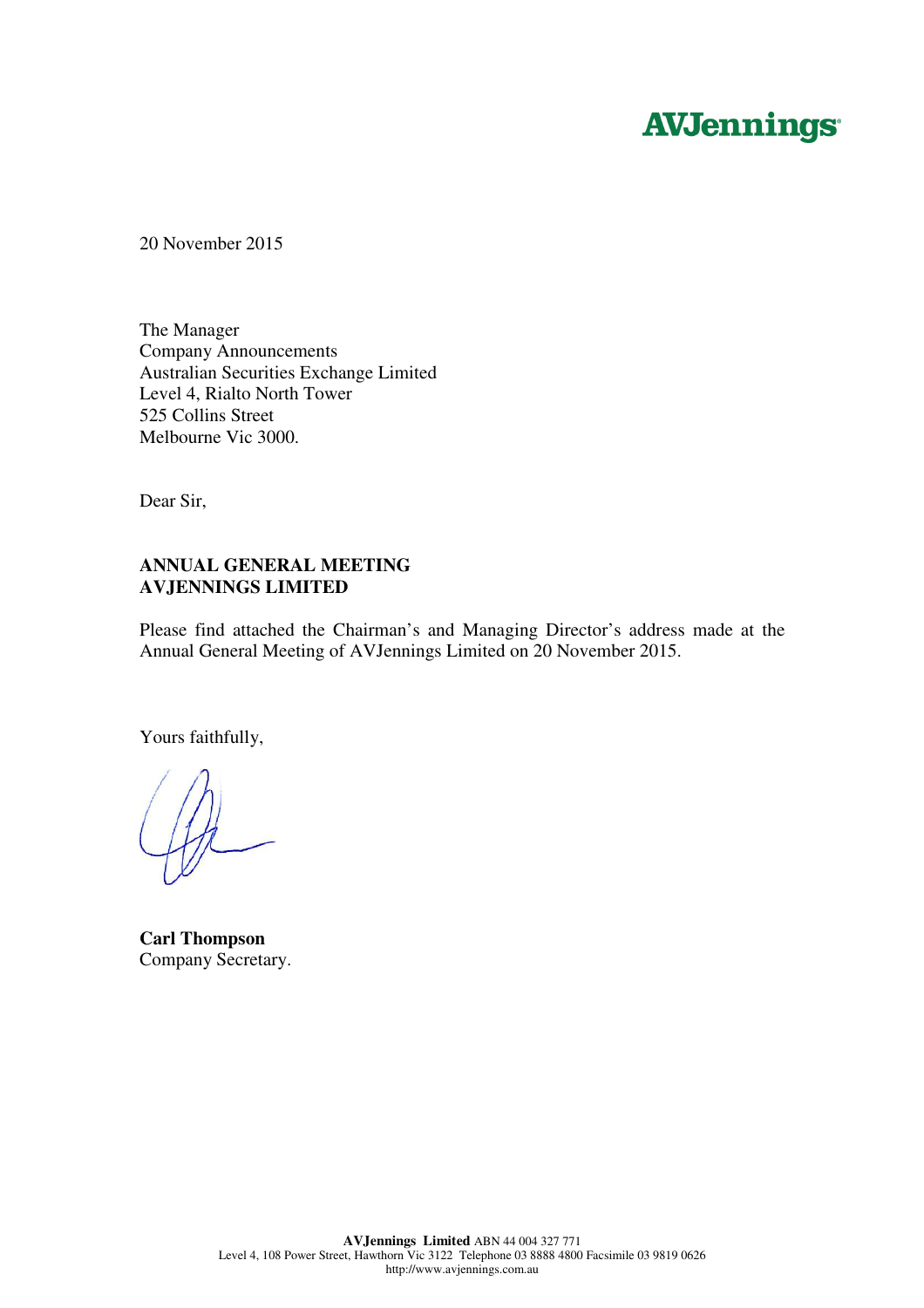

#### **ANNUAL GENERAL MEETING FRIDAY, 20 NOVEMBER 2015**

### CHAIRMAN'S ADDRESS – Mr Simon Cheong

Good morning ladies and gentlemen and welcome to the Annual General Meeting of AVJennings Limited shareholders. My name is Simon Cheong and as Chairman of the Board, Chair of the meeting and a fellow shareholder, I am delighted you could attend today. As there is a quorum present I declare this meeting open.

Firstly, I would like to introduce my fellow Directors. They are:

Mr Jerome Rowley – who is an independent Director and Deputy Chairman of the Board Mr Peter Summers – the Company's Managing Director and Chief Executive Officer Mr Bobby Chin – an independent Director Mr Bruce Hayman – an independent Director Mr Teck Poh Lai – an independent Director Mrs Elizabeth Sam – a non-executive Director Mr David Tsang – a non-executive Director

Mr Carl Thompson who is the Company Secretary is also in attendance as well as Mr Mark Conroy, from Ernst and Young, the Company's External Auditor. Also here today are a number of senior executives and staff.

I will now provide a brief overview of AVJennings' performance during the year and Peter Summers will then expand on this by discussing our business operations.

Following Peter's address, there will be a general forum for questions and comments. I will then proceed with the meeting's formal agenda as set out in the Notice of Meeting.

Our Company has delivered strong results this past year. Profit before tax increased 78.3% from the previous year to \$48.2 million, our land bank of lots under control increased 10.6% to 10,198 and gearing continued to remain low improving to 13.6% underlining the strength of the Company's balance sheet. We are confident the Company is well positioned for the near term.

The results were driven by fundamental improvements in the business. Gross margins improved to 26.8% from 21.9%. This was despite adverse weather conditions in Sydney and Melbourne late in the year that impacted settlements until after the end of the financial year.

The strong results for the year enabled us to declare total dividends for the year of 4 cents per share.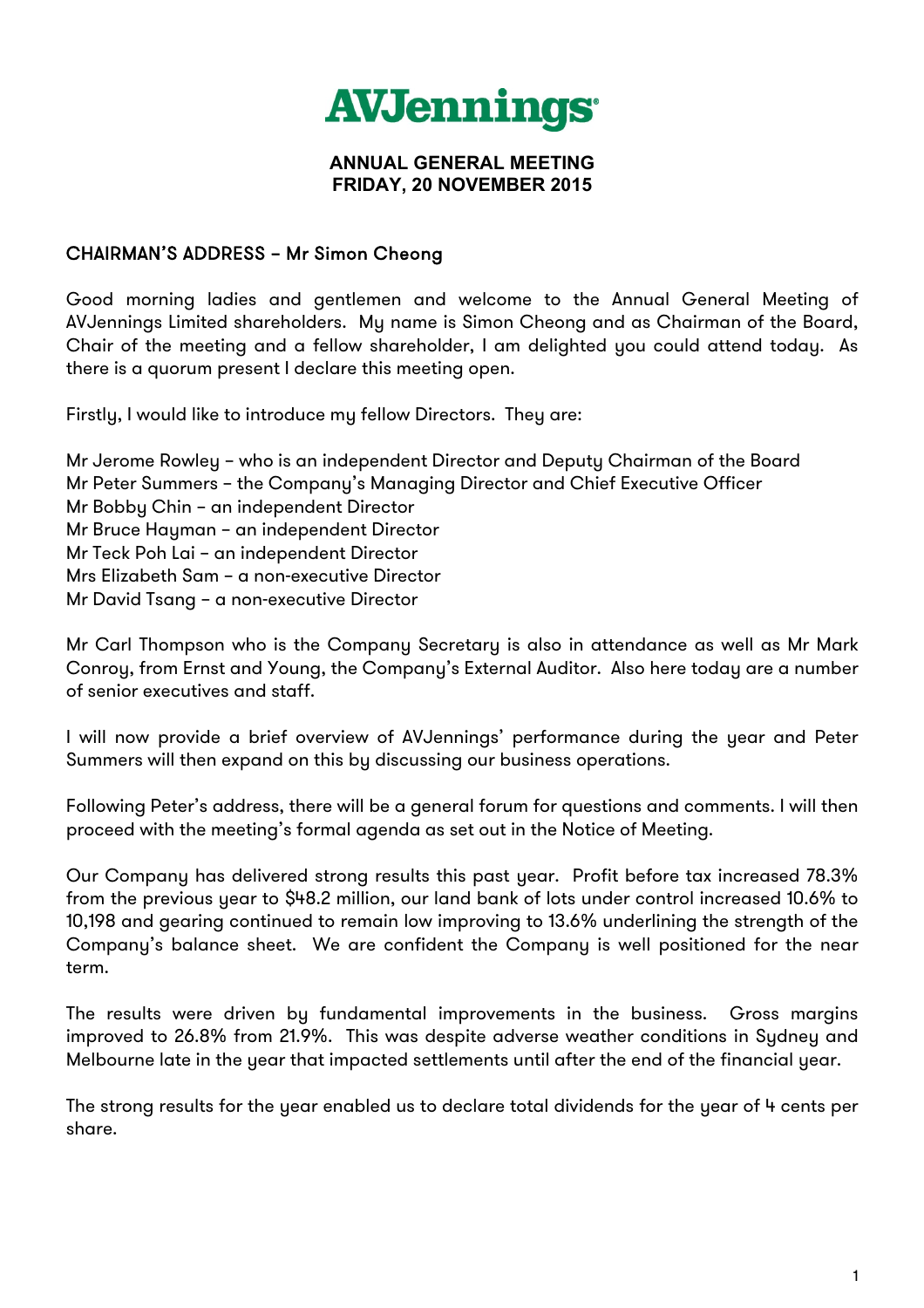Sustaining good results in an industry with long lead times requires sound long term strategy. The Board highlighted to shareholders several years ago that it had undertaken a strategic review of its business and operations. This review led to a number of important but difficult decisions. Adoption of the strategy and implementation of the decisions by management, has proven to be a key driver of this year's result.

The decision to expand into New Zealand several years ago and good management, has contributed well to the improved results this year. We expect recent acquisitions in this market to contribute positively in years ahead. We have taken further initiatives during the year to strengthen our position and business.

Significant steps include recent acquisitions to further establish our land bank in key locations, increased financial capacity with a new \$250 million Club facility and the continuing emphasis and development of our three key assets – people, product and brand.

We believe these strategies and initiatives will see us well placed for continued good performance. Whilst acknowledging a traditional bias to the second half, the forthcoming financial year is already shaping up well. In our key markets we continue to see genuine demand based upon need for housing as a result of increased population growth, a positive rate of household formation and years of under-building.

We see little speculative activity in our sector of the market. The ongoing repositioning of the Australian economy away from the resources sector to a broader activity base is helping to maintain consumer confidence in housing, especially in Brisbane, Sydney and Melbourne. This mood is further accommodated both by an interest rate environment that is likely to remain low for the foreseeable future and our own strong commitment to delivering good quality and value in our land and housing products.

The achievements during the past year would not have been possible without the persistence and creativity of our team who take great pride in knowing that we are building on a reputation for quality, value, integrity and reliability carefully established over 83 years.

My fellow Directors and I acknowledge the work of our highly motivated staff under the leadership of our CEO Peter Summers and thank them for their efforts and achievements.

As Chairman, I would also like to thank my fellow Directors for their active engagement and invaluable contributions during the year. Their skill and business experience enable the Board to appropriately balance oversight and guidance in the interests of all stakeholders.

Lastly, I would like to thank you, my fellow shareholders, for your continued support. In particular I acknowledge those of you that have been with the Company long term through the challenging periods in the past few years. The road ahead looks promising for AVJennings and we appreciate your unwavering support.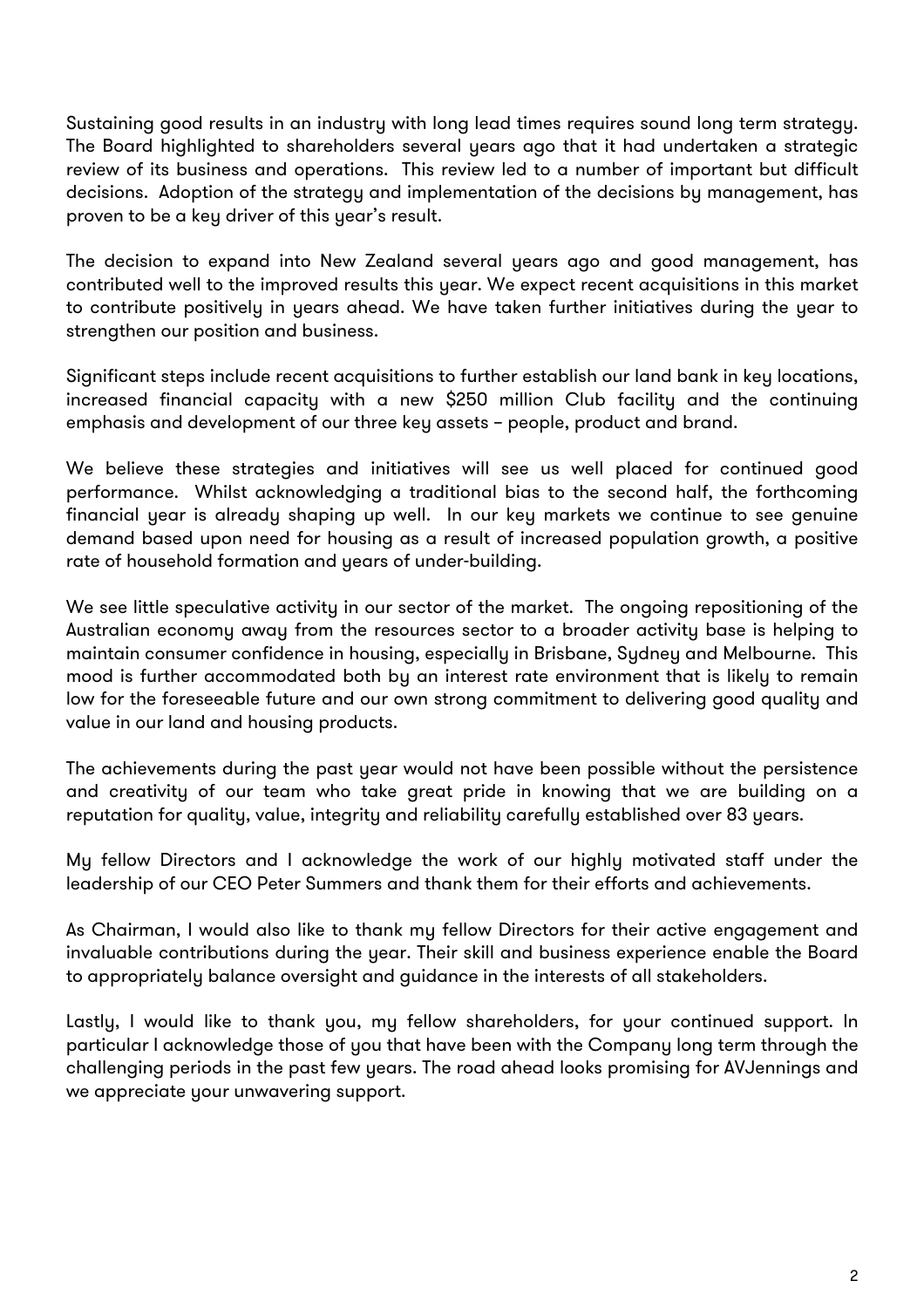## MANAGING DIRECTOR'S ADDRESS – Mr Peter Summers

Thank you Simon.

I'd like to begin by endorsing Simon's appreciation for your continued support.

We stand here today at our 2015 AGM in interesting times and circumstances. In terms of our 2015 results we are satisfied they represent a solid outcome and I will further discuss these results in a moment. The dividend paid was a considerable increase both in absolute and relative terms and represents a good and well deserved return for the continuing support shown by shareholders.

But in the months since we announced our result there had been considerable speculation and comment on the future direction of the residential markets in Australia and this has contributed to negative sentiment in residential stocks on the ASX.

Dealing first with the result for 2015, as I stated above it is a result we feel is good in terms of both the numbers and the quality. The 78.3% increase in profit before tax obviously has correlation to the improved conditions in which we operate. But it is a result we would not have been able to make had it not been for some key strategic decisions taken in relatively recent years. It is a result that was achieved whist having a strong commitment to making sure we weren't just driven by opportunity but by strategy and by continuing to invest, as we have committed to in the past, in our brand, people and product.

Staying true to your strategies can be difficult in an industry that is so dynamic and cyclical. We do not operate out of a controlled environment with our production constantly moving locations and impacted by weather. What we have achieved is a credit to not only our staff but to the Board of Directors.

To that end, on behalf of you, our shareholders, and the AVJennings executive team, I thank Simon for his vision, leadership and strong financial backing of the Company.

I mentioned above we are also satisfied the result was achieved whilst continuing to invest in our brand, people and product.

With its 83 years of history, the AVJennings name is a strong asset for the Company. We understand how significant a transaction it is for our customers to buy land or a house from us. We also understand how much our customers value the comfort that comes from what our brand stands for and that we are committed to delivering against that - quality, reliability, value.

Last year we told you we would refresh and reposition our brand and I am pleased to report that investment has been made.

The challenge for us was to maintain the brand attributes that are already well known to many generations of Australians whilst ensuring we remain relevant to future generations.

This year we invested in new-look advertising, including three different online and television commercials - some of which pleasingly feature staff members; we created fresh e-marketing messaging; introduced new projects and product designs; and engagement initiatives that will be continued in 2016 and beyond.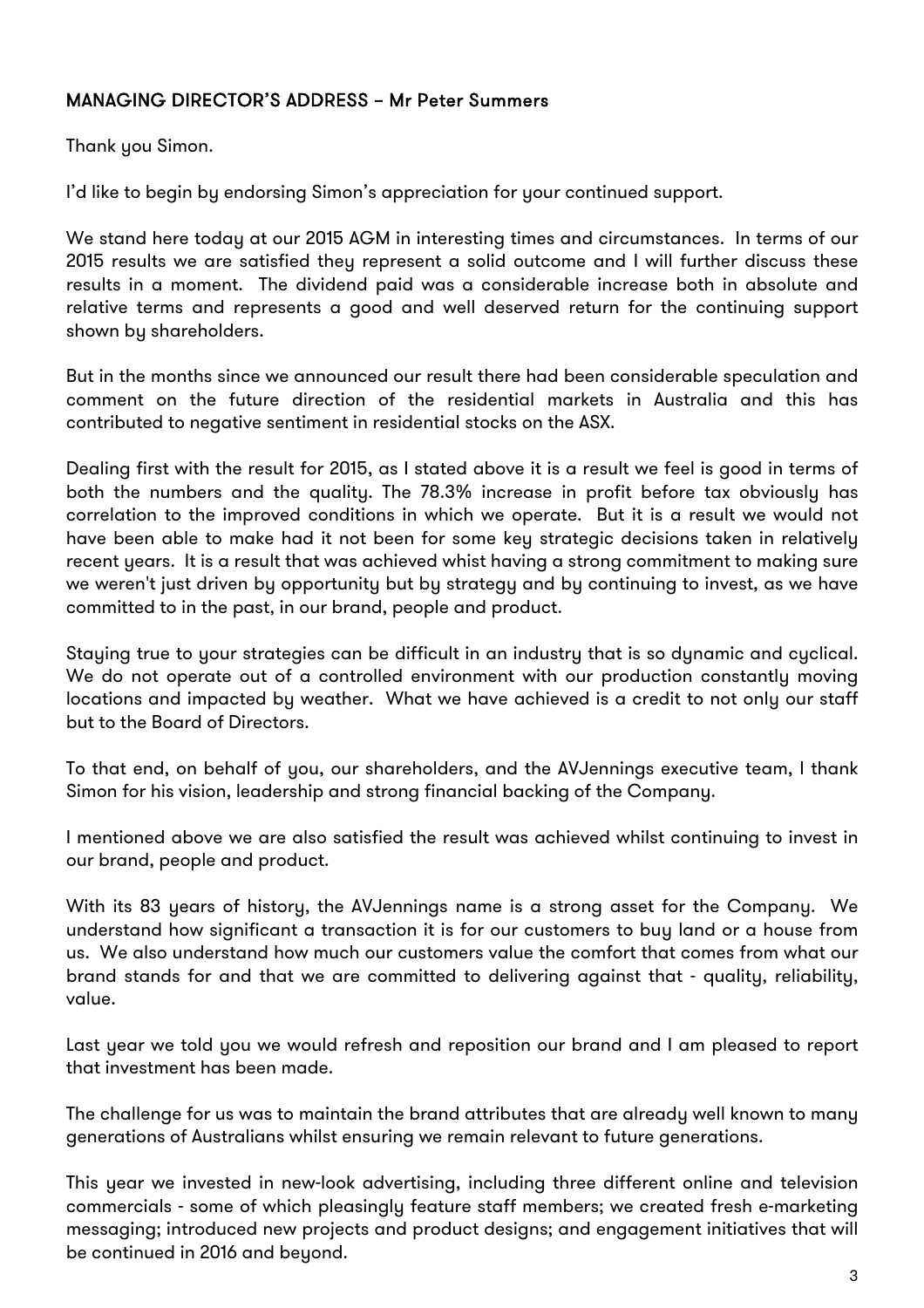The results to date have been excellent and will help ensure AVJennings remains one of Australia's premier residential brands. The move from a mixed business of contract housing and development to a pure developer in 2010 took time to bed down but is now well and truly established. The branding campaign is helping reinforce that change to consumers as we continue to focus on developing excellent residential communities and great, affordable housing.

Our people are a crucial part of our success. In recent years we have seen substantial growth in all aspects of our business. Our acquisitions teams have been actively going about securing projects that will continue to provide the basis of our business. Our development and construction teams have faced the demands of meeting increased housing needs and of course this all flows through to sales and every part of our business.

The team at AVJennings has taken to these opportunities and challenges with the attitude and professionalism that we have become known for and I acknowledge and thank them for their contribution.

We will continue to focus on ensuring we attract, develop and retain the right people for our business. And by the right people, that means people who are aligned to our values and culture and who share the same understanding of how important quality housing and communities are to everyone.

Our research continues to support our belief that our customers recognise AVJennings as providers of high quality projects and housing, backed by high quality service. We will continue to invest in our products and services to meet the ever changing needs of our customers.

Turning now to the issue of market sentiment since the announcement of our 2015 result. Much of this is based on the fact that as total residential construction exceeded 200,000 units last year, future levels will by default decrease.

Let me say up front that seems a logical position to take at first glance, but a more thorough analysis is required to truly understand the situation.

In Melbourne, this analysis shows that most of the significant increase in production has been around apartments and that markets excluding apartments are still well under supplied. Even within the apartments segment, most of this rapid increase in production has been in certain pockets. In other areas, the demand for apartments is still solid, as shown by our research for our new project at Williamstown.

We are confident, therefore, that the position we have in the Melbourne market is sound.

In Sydney, there has been an increase in production of both apartments and other residential product but the huge shortfall of housing that has been built up through a lack of supply for over a decade continues to dominate the market drivers. In particular, the non-apartment market has been slower to respond to this shortage due to the need for greater infrastructure such as water, power, roads etc. We strongly believe this part of the market has a sustained period of strong market conditions ahead.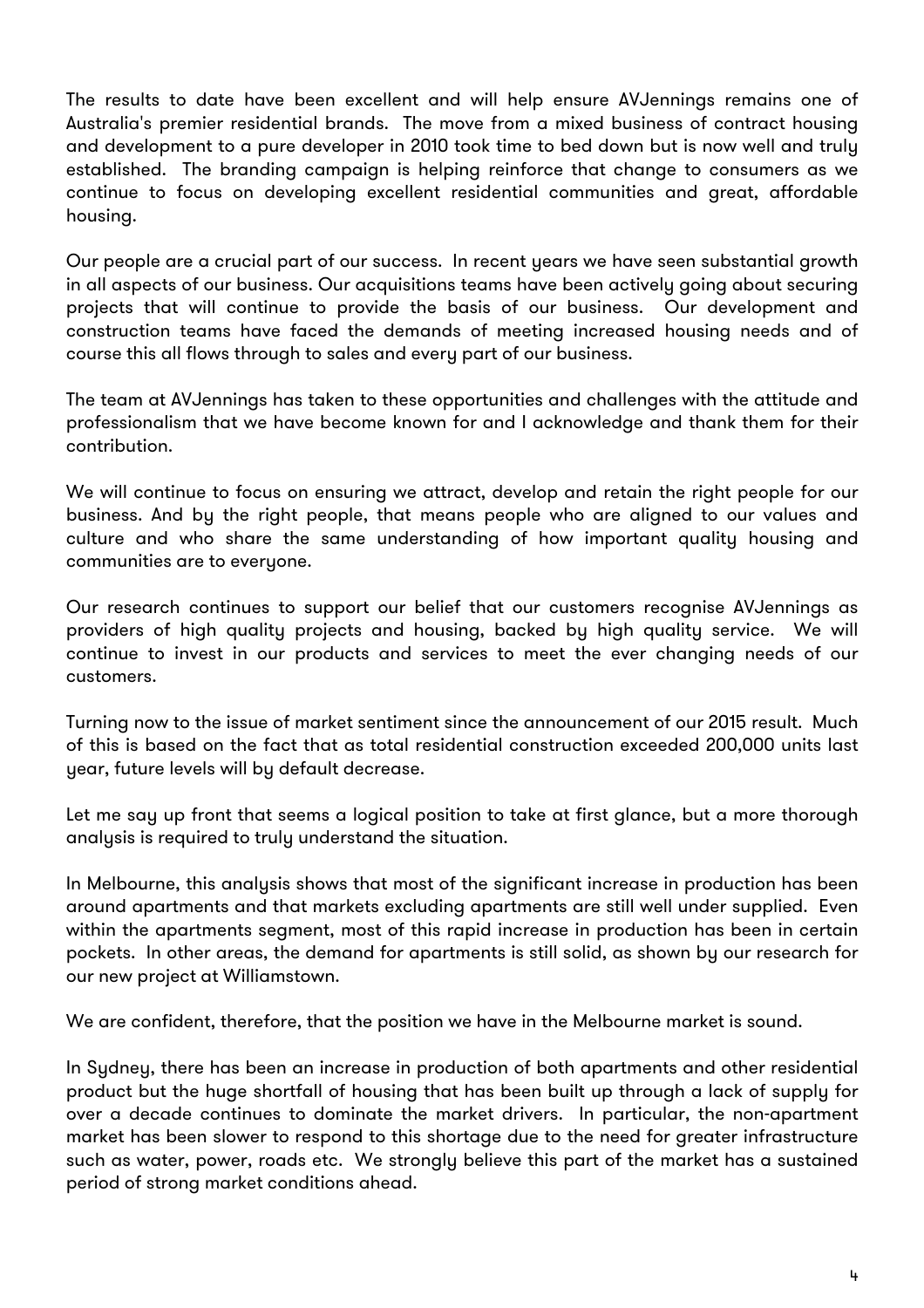Brisbane is also seeing a shortage of housing and particularly in relation to the non-apartment market. The length of the recovery of this market is open to views but it no doubt is a market with improved conditions ahead. If interstate migration numbers increase towards longer term trends then it is likely the forecasts can be exceeded.

Perth is not forecast to have positive market conditions in the short term but we are confident our exposure to the market is appropriate. More importantly, we have invested in projects that are good quality and in good locations.

Adelaide is a challenging market. However, our major projects are of excellent quality and certainly the option of government stimulus programs would make sense to provide alternative affordable housing and employment options for Australians.

Auckland remains a strong market for the company and is forecast to do so for some time. This market is being driven by similar factors to Sydney, especially the significant undersupply of housing in the preceding decade.

Apart from the 200,000 barrier issue discussed above, it seems the second concern of the equities market is the activity of investors. Again, if looked at in overall terms, then there can be a rationale for this position in some markets because there has been a greatly increased level of activity by investors. But I would argue it is too simplistic a position to take overall and certainly an incorrect one in terms of our business.

Home ownership in Australia remains at high levels compared to many parts of the world. However, there has always been an important role for investors in the residential scene of Australia and this has been growing over time. Most investors in residential are not speculators but every day Australians.

Specifically in terms of AVJennings, less than 1% of buyers were foreign buyers and our overall profile of buyers as shown in the slide below is very much representative of a sustainable customer base.

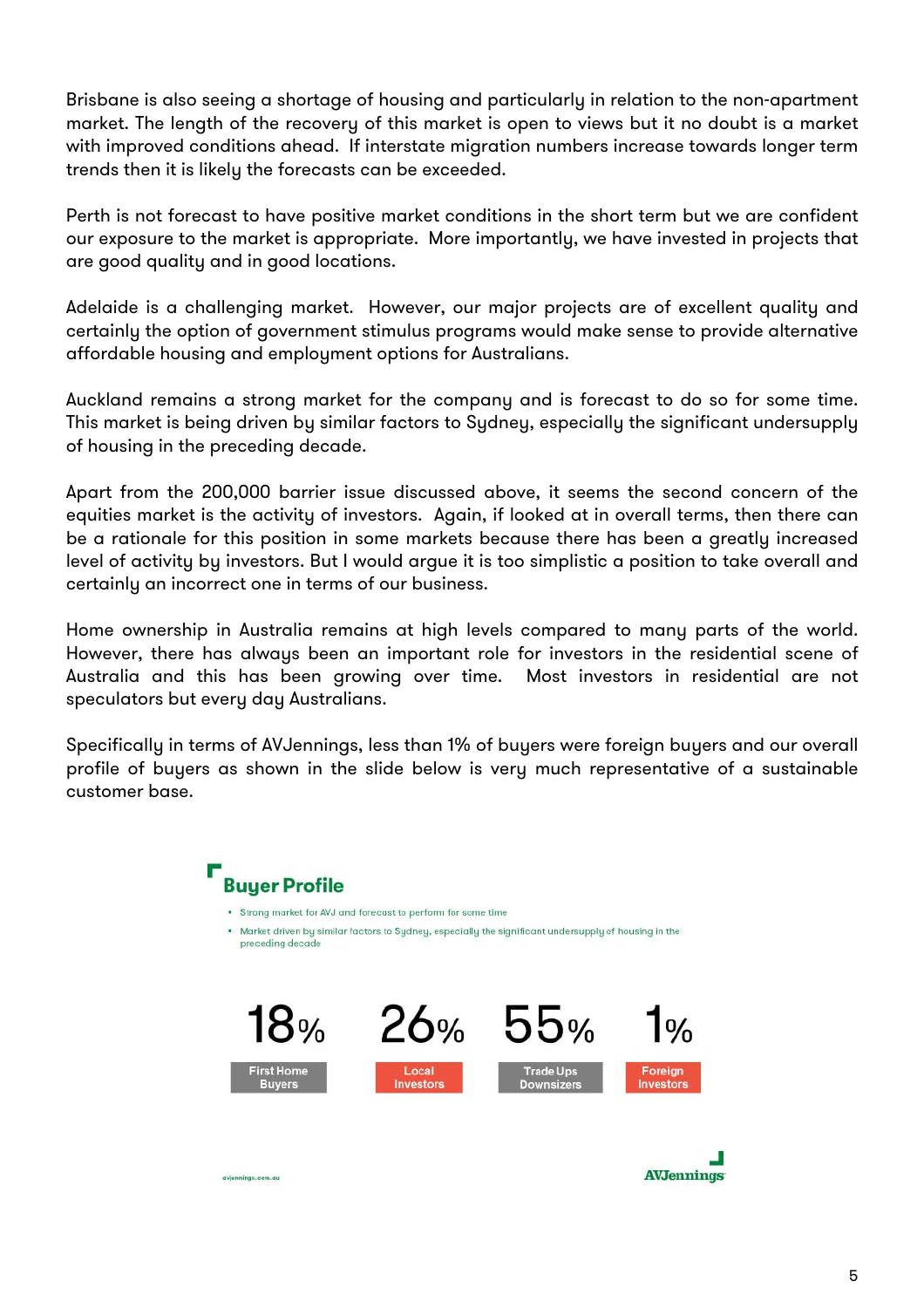Finally, as for many years, many of those who predict declining conditions in the residential markets point to affordability.

Affordability has been a factor for many years - we have constantly referred to it in previous annual reports. Meeting the challenges of affordability is a central component of the Company's strategy through our focus on both land and housing options.

It is a challenge we have met as demonstrated by the thousands of customers we have satisfied. And we remain confident we will continue to meet this challenge into the future.

It is worth remembering that in new residential markets much of this affordability issue is directly related to the taxing arrangements at all three levels of government, whether that be GST which applies to new housing and not established housing, or infrastructure levies, these have all impacted within relatively recent times, whilst old taxes such as stamp duty have remained in place. It is hoped that any reviews in terms of tax are broad in their scope and specifically address the issue of housing affordability.

However, as the graph below shows, it is very much worth noting that our average sales prices are well below the much publicised average prices for major cities. Affordable solutions do exist and it is not at the compromise of quality.



Overall capital city figures are the Median and have been sourced from Domain House Price Report June Quarter 2015, and include detached housing and town homes but not units. AVJennings figures are based on Average selling price. Only town homes have been sold in Melbourne by AVJennings in the 12 months to June 2015. AVJennings Brisbane data includes sales from projects in the Sunshine Coast, Ipswich, and Gold Coast.

So whilst we understand the factors which have led to the recent negative sentiment towards residential markets, we do not agree with the conclusions that have been reached overall and certainly not in terms of the markets in which your Company operates.

Accordingly, we have continued to look at acquisition opportunities and 2015 saw us add excellent projects to our portfolio of assets. Our acquisitions during the year included sites at Williamstown and Wollert in Melbourne and Warnervale on the New South Wales Central Coast. We have also extended our involvement in our joint venture at Hobsonville in Auckland. These and other acquisitions made during the year saw us increase our net inventory levels for the first time since 2010.